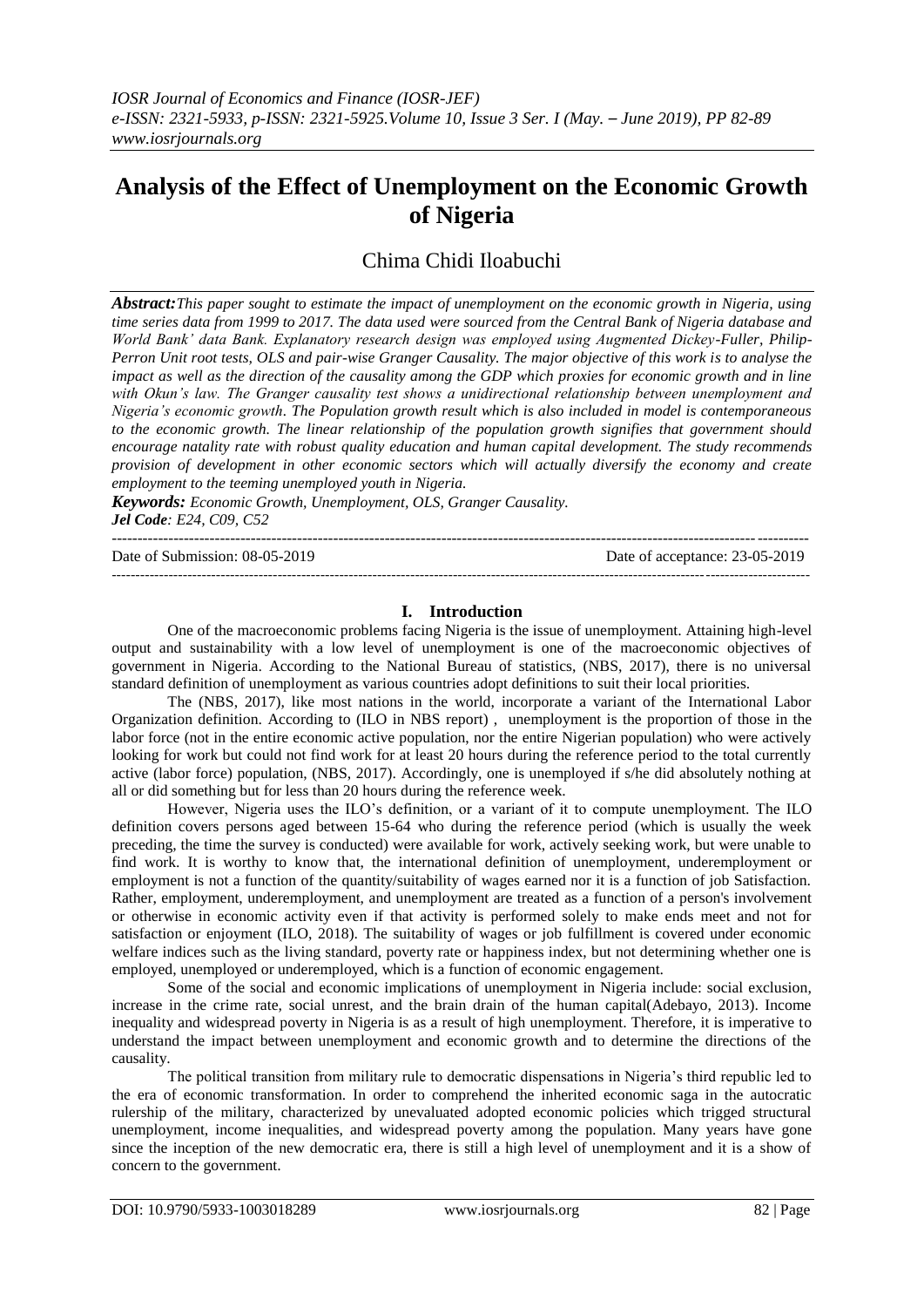Economic growth is seen as one of the indexes significant in measuring the unemployment rate, and poverty to help improve the living standard of the people (Makaringe&Khobai, 2018). An increase in the growth rate of the GDP is expected to reduce unemployment rate thereby increasing employment level. This theory is generally accepted in economics and documented through the theoretical proposition relating to output and unemployment known as Okun"s law (Makaringe&Khobai, 2018).

Okun"s law describes one of the famous empirical relationships of output (GDP) and unemployment in macroeconomics theory and thus, has been found to be valid for several developed nations (Banda, 2016). However, in the significant relationship between economic growth and unemployment, may not stand a taste of time hence economic growth alone cannot surmount all other unidentified important variables that cause unemployment and poverty.

Therefore, a need to adopt vibrant economic policies such as investment in quality education, entrepreneur skill, and human capital development to reduce the unemployment rate and create more jobs for sustainable economic growth should be followed. This study aims at investigating the relationship between economic growth and unemployment in Nigeria using ordinary least squire (OLS) model. Nigeria is currently facing a high unemployment rate and needs robust economic policies to curb unemployment and maintain sustainable growth. This paper is organized thus: a review of the literature is discussed in section two, data and methodology in section three, empirical results presented in section four. Section five is the conclusion and policy recommendation.

# **II. Objectives of the Study**

- To test for Hypothesis
- To estimate the impact of unemployment on economic growth
- To determine the direction of causality

#### **2.1. Review of Empirical Literature and Theoretical Framework**

In an attempt to analyze the relationship between unemployment and economic growth, a lot of studies have been made to find out the nature of the relationship. (Mosikari, 2013) investigated the effect of unemployment on GDP in South Africa. The annual time series data used for the study covers the period 1980 to 2011, using the Augmented Dickey-Fuller Stationary test, and the variables prove to be integrated of order one. Also, the Granger causality test was applied. It was found that there is no causality found between unemployment and economic growth.

The study encourages all policies of economic growth with the idea that growth will reduce unemployment in the South African economy.(Revoredo-giha, 2012) studied the relationship between output and unemployment in Scotland. Their study was influenced by a decline in Scottish labor market conditions. The finding of their study shows that the differences in the composition of the economy of rural and urban areas lead to a strong relationship between growth and employment in urban areas. In another study conducted by (Jesus, 2012), find out the relationship between unemployment and economic growth in Peru and Lima for the period of 1992 to 2012 using Ordinary Least Square (OLS) techniques. The results confirmed a negative relationship between unemployment and economic growth in both cases. (Hafiz, Nazir, Abbas, & Sana, 2014) also got the negative relationship between unemployment and economic growth on Pakistan. The result confirmed with Okun's law. Okun's law, says that "if unemployment moves above from normal point by one percent, GDP growth falls by two percent"". This means that unemployment and economic growth are inversely related.

(Meidani, 2015) studied the dynamic effect of the unemployment rate on GDP in Iran. Their study covered the period 1971 to 2006, using Auto-regressive Distribution Lag (ARDL). The results of ARDL longrun coefficients revealed that the unemployment rate is statistically significant in determining GDP in long run. Based on the results of short run and long run, unemployment is positively related with GDP.

(Rigas, Theodosiou, &Rigas, 2011) examined whether the Okun"s law continues to be valid in today"s economic environment. Their study uses data with regard to the unemployment and GDP of three countries, Greece, France, and Spain. From the findings, the study concludes that the reaction of GDP to changes in unemployment and, more generally to Okun"s coefficient differ substantially among three counties. Furthermore, based on the causality findings, a two-way causal relationship between GDP and the rate of unemployment does not exist for any of the three countries.

(Kreishan, 2017) used annual data covering the period 1970 to 2008, to ascertain the relationship between unemployment and economic growth of Jordan. The empirical results revealed that Okun"s law has not been confirmed for Jordan, Thus, it can be suggested that the lack of economic growth does not explain the unemployment problem of Jordan. Therefore, economic policies related to demand management would not have an important effect in reducing the unemployment rate. Accordingly, the implementation of economic policies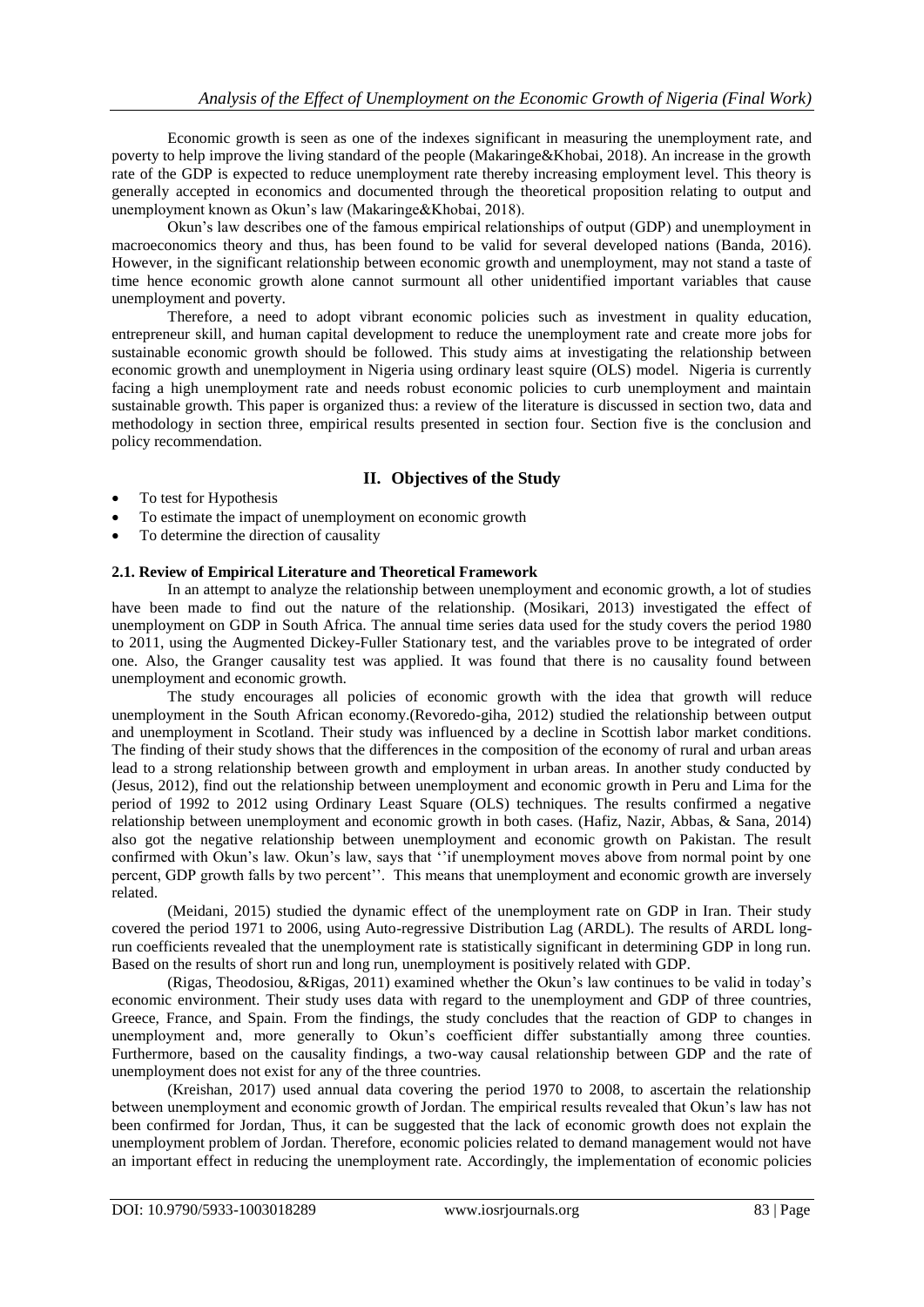oriented to structural change and reform in the labor market would be more appropriate by policymakers in Jordan. The result of this study is in line with other studies in Arab countries.

(Abdul, 2007) engaged in a study to examine the relationship between output and unemployment in Malaysia from 1970 to 2004. Their study applied the basic econometric analysis of testing stationery using ADF and Phillip-Perron test. The result confirmed that there is a negative relationship between unemployment and economic growth. The coefficient of the regression result is -1.75 and it is significant at 1% level. It means that a 1% decline in unemployment will increase GDP by 1.75%. Furthermore, they confirmed that there is a twoway causality between unemployment and GDP in the Malaysian economy.

(Cycles, 2006) uses regression analysis in order to derive Okun"s coefficient for the period 1970-2004. The result shows that there is a consistency with regards to employment and unemployment cyclical behavior irrespective of the frequency. The study further indicates that the Korean labor market is of the heaviest regulated among the developed countries. The author suggested that the rationale for a labor market reform, in terms of making hiring and firing to be much more flexible. (Reads, 2016) extends the previous approaches by considering some of the factors that were neglected in the previous estimates of Okun"s coefficient. When he runs a regression between the output gap and the unemployment gap, he finds much smaller values for the impact of a 1% unemployment reduction upon the output growth than in the case of Okun"s law.

In Nigeria, there have been lots of studies that examined unemployment and economic growth relationship. For instance, (Babalola SikiruJimoh, Jimoh Saka, 2013) found a positive relationship between unemployment and economic growth of Nigeria. The study covers the period 1980 to 2008. Using; Engel - Granger and Cointegration test and Ordinary Least Square (OLS) techniques. (Obadan, 1999)discovered that unemployment rate and growth rate are inversely related. They also discovered that growth response to unemployment varied among sectors of the economy. For example, the employer in the industrial sector uses less labor to accomplish a high volume of production thereby leading to unemployment. From the study reviewed above, it appears that there seems to be more empirical evidence of a negative relationship between unemployment and GDP in both developed and emerging economies.

#### **2.2. Theoretical Framework**

An increase in economic growth caused by more efficient use of inputs (such as labor productivity, physical capital, energy or materials) is referred to as intensive growth. GDP growth caused only by increases in the number of inputs available for use (increased population, new territory) is called extensive growth.

The "rate of economic growth" refers to the geometric annual rate of growth in GDP between the first and the last year over a period of time. Implicitly, this growth rate is the trend in the average level of GDP over the period, which implicitly ignores the fluctuations in the GDP around this trend.

There are several contributions by various economists and schools of thought as regards to the subject matter of unemployment rate and economic growth. These theoretical frameworks are relevant to this study as they serve as bases upon which this study is built and as such the study discussed the positive and negative growth effect of unemployment on the economic growth of Nigeria. Some of these theories that acknowledge the effect of unemployment on economic growth are as follows:

#### **The Solow-Swan Model**

(Solow, 1956) developed a growth model known as the Solow-Swan model. The model became the most used in growth economics. This model assumes that there are diminishing returns to capital and labor. Capital accumulates through investment, but its level or stock continually decreases due to depreciation. Due to the diminishing returns to capital, with increases in capital/worker and absent technological progress, economic output/worker eventually reaches a point where capital per worker and economic output/worker remains constant because annual investment in capital equals annual depreciation. This condition is called the 'steady state'.

In the Solow–Swan model, if productivity increases through technological progress, then output/worker increases even when the economy is in the steady state. If productivity increases at a constant rate, output/worker also increases at a related steady-state rate. The Solow–Swan model is considered an "exogenous" growth model because it does not explain why countries invest different shares of GDP in capital or why technology improves over time.

Total capital stock grows when saving is greater than depreciation, and capital per worker grows when saving is greater than what is needed to equip new workers. with the same amount of capital as the existing workers and as we increase the capital accumulation by raising the rate of savings, there exists a temporary increase in the rate of output growth, although at a higher level of output per worker. we return to the original steady-state growth rate in each consecutive year. Based on this model total capital accumulation depends on the change in capital per worker which is a function of investment per worker, depreciation per worker and population growth (Manual, 2016).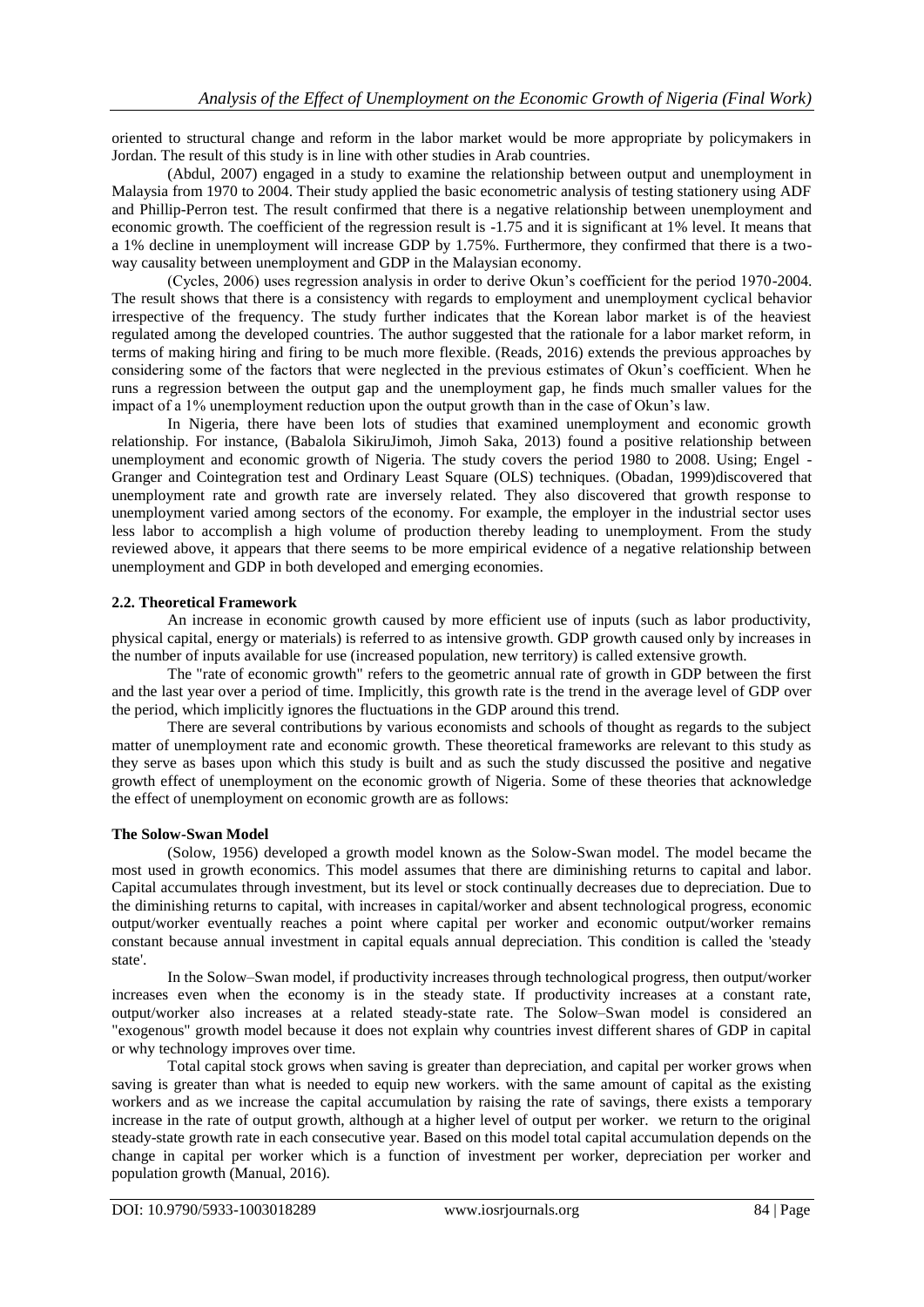The value of the model is that it predicts the pattern of economic growth once these two rates are specified. Its failure to explain the determinants of these rates is one of its limitations. Although the rate of investment in the model is exogenous, under certain conditions the model implicitly predicts convergence in the rates of investment across countries. In a global economy with a global financial capital market, financial capital flows to the countries with the highest return on investment.

In the Solow-Swan model countries with the less capital/worker (poor countries) have a higher return on investment due to the diminishing returns to capital. As a consequence, capital/worker and output/worker in a global financial capital market should converge to the same level in all countries. Since historically financial capital has not flowed to the countries with the less capital/worker, the basic Solow–Swan model has a conceptual flaw. Beginning in the 1990s, this flaw has been addressed by adding additional variables to the model that can explain why some countries are less productive than others and, therefore, do not attract flows of global financial capital even though they have less (physical) capital/worker(Buera et al, 2011).

#### **The natural rate of growth Model**

Roy F. Harrod (1948) in his publication, ""Towards a Dynamic Economics"" built on Keynes"s theory of income determination, the Harrod-Domar model as developed independently introduced the concepts of warranted growth rate, natural growth, and actual growth. According to (Harrod, 1939), the warranted growth is the growth rate at which the entire saving is absorbed into investment. Harrod further explained that if people save 10% of their income, and the economy"s ratio of capital to output is four, the economy"s warranted growth ratio is 2.5 percent (ten divided by four). This is the growth rate at which the ratio of capital to output would affirm constantly at four.

The natural growth rate is the maximum rate of growth attainment allowed by the increase of variables like population growth, technological improvement, and growth in natural resources. In fact, the natural growth rate is the highest attainable growth rate which would bring about the fullest possible employment of the resources existing in the economy. Two problems were found in Harrod"s models which arise from growth rats. First, that actual growth was determined by the rate of saving and that natural growth was determined by the growth of the labor force. There was no necessary reason for actual growth to equal natural growth, and therefore the economy had no inherent tendency to reach full employment (Harrod, 1939. "Essay in Dynamic Theory." *Economic Journal 49* (March): 14–33). This problem implies that Harrod"s propositions for the wage rate are fixed and that the economy should apply labor and capital in the same proportions.

The second problem implied by Harrod"s model was unstable growth. If companies adjusted investment according to what they expected about future demand, and the anticipated demand was forthcoming, warranted growth would equal actual growth. But if actual demand exceeded anticipated demand, they would have underinvested and would respond by investing further. This investment, however, would itself cause growth to rise, requiring even further investment. Result: explosive growth (Becker, 1975).

Interestingly, though, if a firm is in a position whereby it can increase a price substantially and reduce sales only a little, and if its owners want to maximize profits, the firm is well advised to raise the price until it reaches a portion of the demand curve where demand is elastic. Otherwise, the firm is forsaking an increase in revenue that it could have had with no increase in costs. One important implication of this fact is that the elasticity of demand in a market is a negative test for whether the firms are acting together as a monopoly (Stigler et al., n.d.)

## **III. Research Hypothesis**

In order to achieve the stated objectives outlined earlier, the following hypotheses will be tested.

Ho: Unemployment has a negative relationship with economic growth.

HI: Unemployment has a positive relationship with economic growth.

#### **3.1. Research Design**

The study adopted the quantitative and ex- post facto research design in obtaining, analyzing and interpreting data relating to the objectives of the study. The ex- post facto design is most suitable in studies in which the investigation starts after the fact has occurred without interference from the researcher. The choice of this type of design allowed the researcher the privilege of observing variables over a long period of time.

#### **3.2. Methodology and Sources of Data**

Given the nature of the research design, the study employed secondary data. The data were obtained from the Central Bank Statistical Bulletin, National Bureau of Statistics (NBS), World bank database (WB), internet findings, etc. Based on the perceived causal relationship of the variables of research interest, a multiple regression model will be used to foster the link between unemployment and economic growth in Nigeria. Estimation of the model is via the Ordinary Least Square (OLS) techniques facilitated by the application of (E-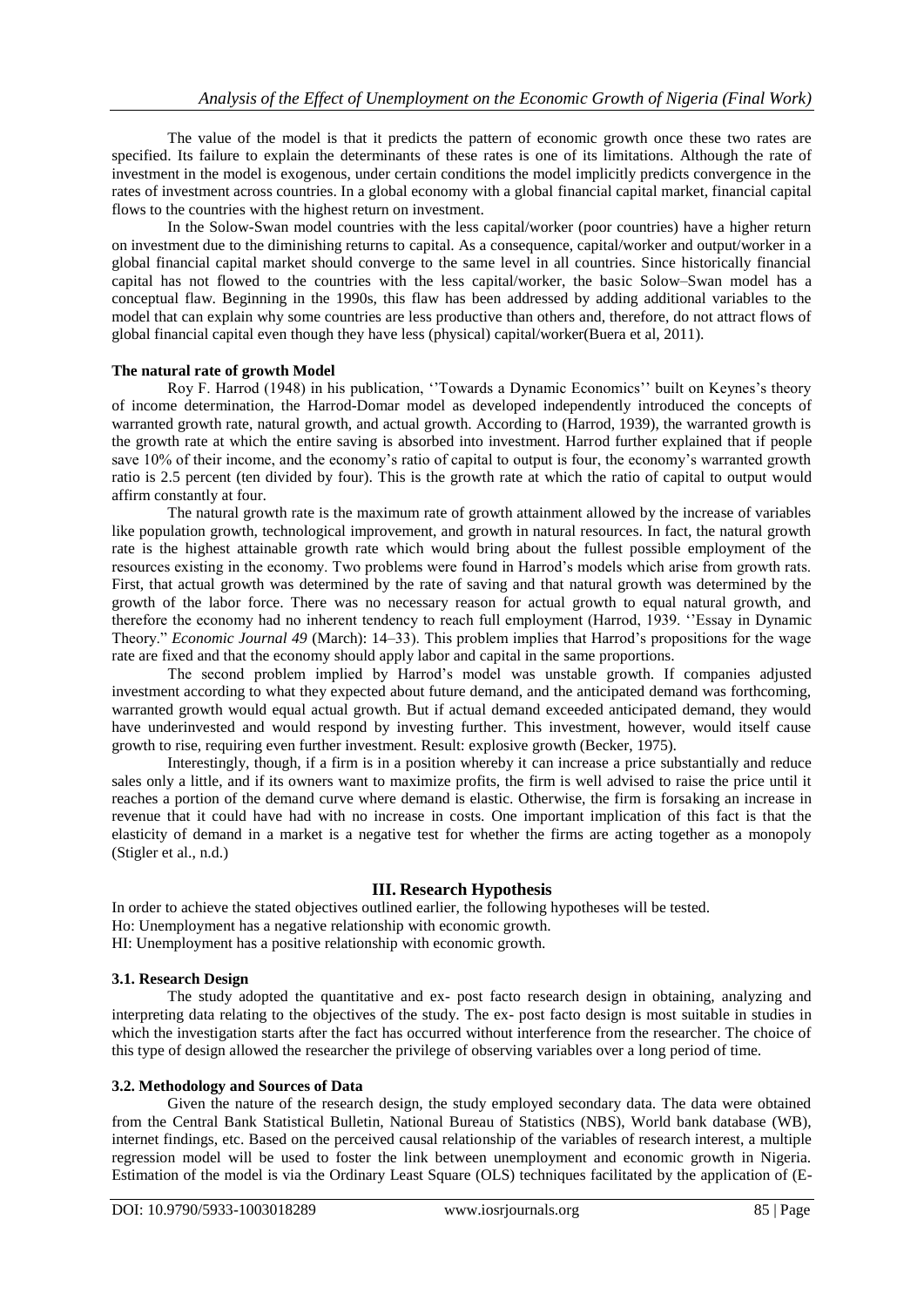views 10) econometric software. The regression output includes other relevant statistics that enhance further analysis and evaluation. Unit root test using Philips-Perron and Augmented Dickey-Fuller and Pairwise Granger casualty tests" will be used for directions of causality". In view of economic theory, the a priori expectation is that an increase in the level of GDP will greatly be influenced by the level of population and employment in the economy.

#### **3.3. Formulation and Model Specification**

The model comprises one equation which is given below.

GDP t = β*0+* β*1tPOP+* β*2tUNE+* ------έ<sup>t</sup>

With a priori expectation of  $\beta$ 1>0,  $\beta$ 2<0

Where: GDP = Gross Domestic Product (Dependent Variables)

POP = Population Growth Rate

UNE =Unemployment Rate

(POP, UNE are the independent variables of the model)

 $\acute{\epsilon}$  = Stochastic error or disturbance term and t= time trend

Gross Domestic Product measures the value of goods and services produced in a given year. It is proxy to economic growth in this study.

Population Growth Rate: It measures how fast the size of the population is changing. The a priori expectation is a positive relationship between Gross Domestic Product and Population Growth Rate, that is, the higher the population growth rate, the higher the economic growth.

Unemployment Rate: the Unemployment rate is a commonly used indicator for understanding conditions in the labor market. The term labor market is used when talking about the supply of labor (from households) and the demand for labor (by businesses and other organizations). Unemployment occurs when someone is willing to work but does not have a paid job. The unemployment rate is the percentage of people in the labor force. The a priori expectation is a negative relationship between Gross Domestic Product and Unemployment Rate, meaning that a decrease in the unemployment rate will increase economic growth.

#### **IV. Empirical Results and Discussion**

#### **4.1. Testing for Stationary Property of the Variables (Unit Root Test)**

One of the econometric problems in empirical analysis is non-stationary of time series data. It is important to perform unit root testing to ensuring that variables in a regression model are stationary while using time series data (Uwakaeme, 2015). It is worthy to know that spurious regression and inconsistent results are likely to be obtained if we run a regression while the variables in the model are non-stationary and therefore, inferences based on such data are likely to make no sense. Due to the different powers of unit root tests, different tests give alternative results, especially for macroeconomic variables (Chiliba, Alagidede, &Schaling, 2016). We therefore, use a battery of unit root tests, namely the Augmented Dickey-Fuller or ADF (Gujarati and Porter,2005), Phillips and Perron (PP) (1988) to find out the order of integration of different series while hoping for mutually reinforcing results in order to improve efficiency and consistency of the data (Marketa, A. and Darina, 2016). A summary of the unit root test results conducted based on a model with trend only is presented in table1.

The Unit root test in Table 1 below shows that none of the variables is stationary at the level, I (0). They became stationary after taken at first difference I (1).

| Variables     | Augmented Dickey-Fuller |                       | Philip-Perron |                |             |  |
|---------------|-------------------------|-----------------------|---------------|----------------|-------------|--|
|               | <b>Test Statistics</b>  | $P-Value/1(d)$        | T-Statistics  | $P-value/1(d)$ |             |  |
| <b>LOGGDP</b> | $-4.384468$             | $0.0037 \text{ I}(1)$ | $-4.381144$   | $0.0038$ I(1)  |             |  |
| <b>POP</b>    | $-3.951233$             | 0.0088 I(1)           | $-3.951233$   | 0.0088<br>I(1) |             |  |
|               | 1% level                | 5% level              | $10\%$ level  | Prob.          | Remark      |  |
| <b>UNE</b>    | $-3.959148$             | $-3.081002$ I(1)      | $-2.681330$   | $0.0164$ I(1)  | Significant |  |

**Table 1:** Unit Root Test Results

Source: Author"s calculation using E-Views software

From the table above, it can be deduced that all the variables (LOGGDP, POP are stationary at 1% level of significances except Unemployment rate which is stationary I (1) but at 5% level of significance.

#### **4.2.Presentation of Model and Test of Parameter Estimates**

Here, an attempt is made to estimate the parameters in the equation as obtained after running a multiple regression analysis. The equation is assumed to be linear, with the value estimated using the data for the years under review (1999- 2017), applying the ordinary least square (OLS) techniques" we obtained the result below.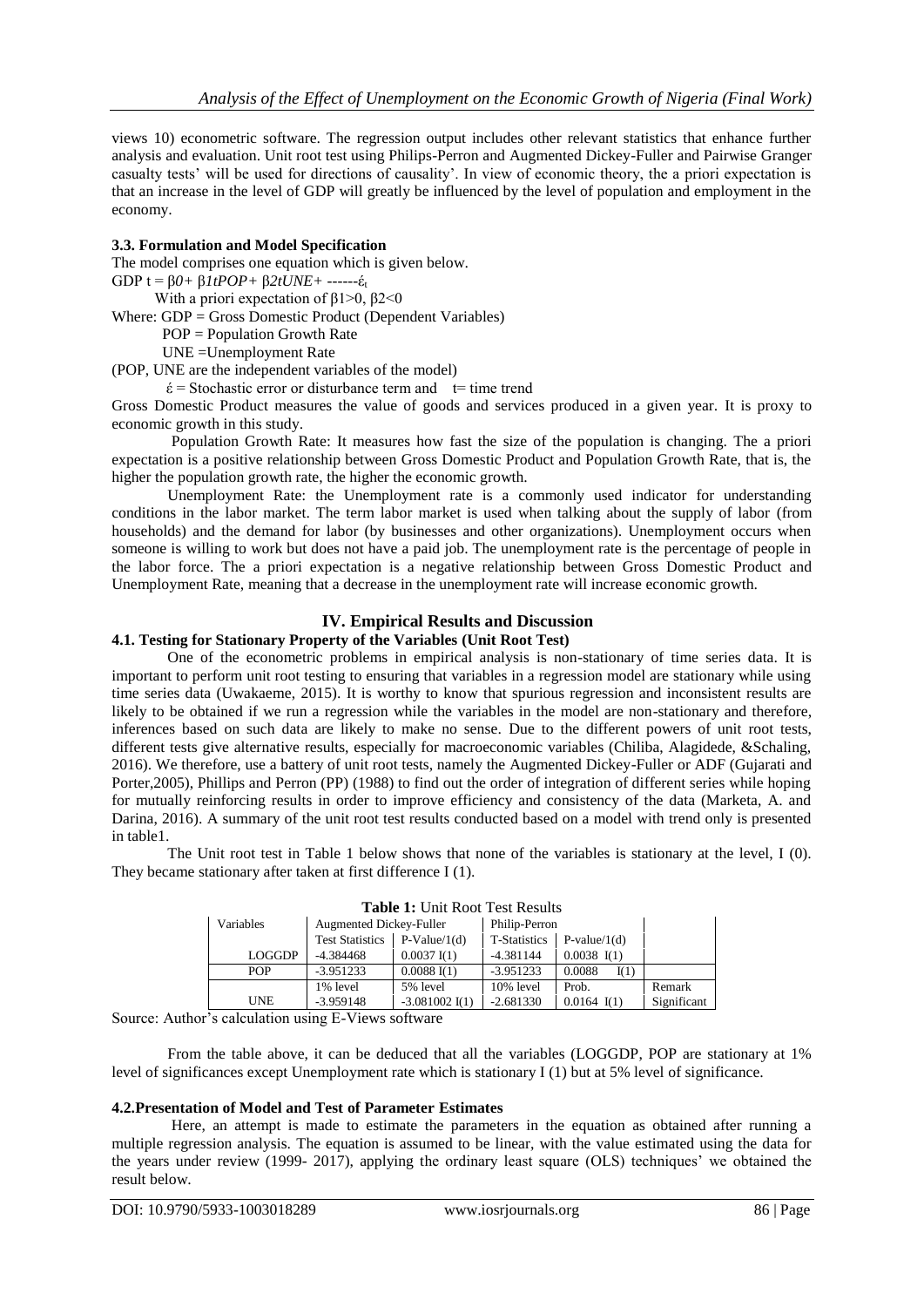| $\frac{1}{2}$ . The $\frac{1}{2}$ calculation asing $\frac{1}{2}$ . The $\frac{1}{2}$ contribution solution |               |             |             |  |  |  |
|-------------------------------------------------------------------------------------------------------------|---------------|-------------|-------------|--|--|--|
| Coefficient                                                                                                 | Std.Error     | T-staistics | Probability |  |  |  |
| $-11.37638$                                                                                                 | 3.152779      | $-.608367$  | 0.0024      |  |  |  |
| 9.322582                                                                                                    | 1.192370      | 7.818532    | 0.0000      |  |  |  |
| $-0.133385$                                                                                                 | 0.033703      | $-3.957640$ | 0.0011      |  |  |  |
| 0.850075                                                                                                    | Mean Dep Var  | 12.06666    |             |  |  |  |
| 0.831335                                                                                                    | S.D. Dep Var  | 0.945212    |             |  |  |  |
| 1.421317                                                                                                    |               |             |             |  |  |  |
| 2.411042                                                                                                    | F-stat        | 45.36007    |             |  |  |  |
| 0.388188                                                                                                    |               |             |             |  |  |  |
|                                                                                                             | Prob.(F-stat) | 0.000000    |             |  |  |  |
|                                                                                                             |               |             |             |  |  |  |

| <b>Table 2:</b> OLS regression Result, real GDP as the dependent variable |
|---------------------------------------------------------------------------|
| Source: Author's Calculation using E-views Econometrics software          |

The parameter estimates of the equation are as follows:-

GDPt = -11.37638 +9.322582-0.133385+ έ

S.E.= (3.152779) (1.192370) (0.033703) T\*= (-608367) (7.818532) (-3.957640)

 $R^2 = 0.850075$ 

Adj  $R^2 = 0.831335$ 

DW=1.421317

F\*=45.36007

Recalled our equation

GDPt= = β*0 =* β*1tPOP+* β*2tUNE+*έ<sup>t</sup>

From the estimated regression line, it can be deduced that the slopes of the coefficients are in line with our a priori expectations. It is seen that a unit increase in unemployment decreases GDP by 0.133385%. Also, a unit increase in population increases the GDP by 9.3222582 %.

This shows that change in the dependent variable i.e. GDP depends on the changes in the explanatory variables ( POP and UNE).

We further made an attempt to test either or not, these parameter estimates are statistically significant, both standard error test and t-statistics test were employed. Firstly, the standard error test enables us to determine the degree of confidence in the validity of the estimates. This is to say that either the estimate is significantly different from zero. Here, we begin by stating the null hypothesis (H0:b0 = 0) against the alternative hypothesis (Hi: bi  $\neq$ 0). For us to accept or reject the null hypothesis, the following condition must be fulfilled:

If SE  $b1$  <br/> $b1/2$ , we reject the null hypothesis and accept the alternative hypothesis, concluding that bi is statistically significant.

If on the other hand, SE b1>b1/2, we accept the null hypothesis that true population parameters are equal to zero  $(i.e. bi = 0)$  hence we conclude that the estimate is not statistically significant, therefore, we are rejecting the alternative hypothesis.

In line with our regression equation above, we can test for β1 and β2 as follows:

For  $\beta$ 1SET =b1/2 = 9.322582/2 = 4.661291. In our regression result, the SE of  $\beta$ 1 = 1.192370. This indicates that the SE estimate is less than half of b1 (i.e.1.192370<4.661291). We, therefore, reject the null hypothesis and accept its alternative, concluding that β1 is statistically significant.

For β2 SET =  $b2/2$  = -0.133385/2=-0.0666925. Here the β2 SET shows that the SE of  $\beta$ 2 (0.033703) as indicated in our regression results is less than half of b2(i.e. 0.0667>0.0337). We reject the null hypothesis and accept its alternative, concluding that β2 is statistically significant. Further, using t-statistics the empirical t\* value (t calculated) is compared with ttabulated with an n-k degree of freedom at a specified level of significance. Where;

 $n =$ sample size

 $k =$  number of explanatory variables in the model

## **4.3. Decision Rule**

If t-calculated  $(t^*)$  is less than the t-tabulated (i.e. t-cal< t-tab) with an n-k degree of freedom, after choosing the level of significance, we accept the null hypothesis and conclude that our estimate bi is not statistically significant at a level of significance.

In on the other hand, if t-cal is greater than t-tab, we reject the null hypothesis and accept the alternative, concluding that the estimate b1 is statistical significance. In the regression result above, the parameter estimates in the model can be tested at 5%level of significance as Follows:

 $N = 18$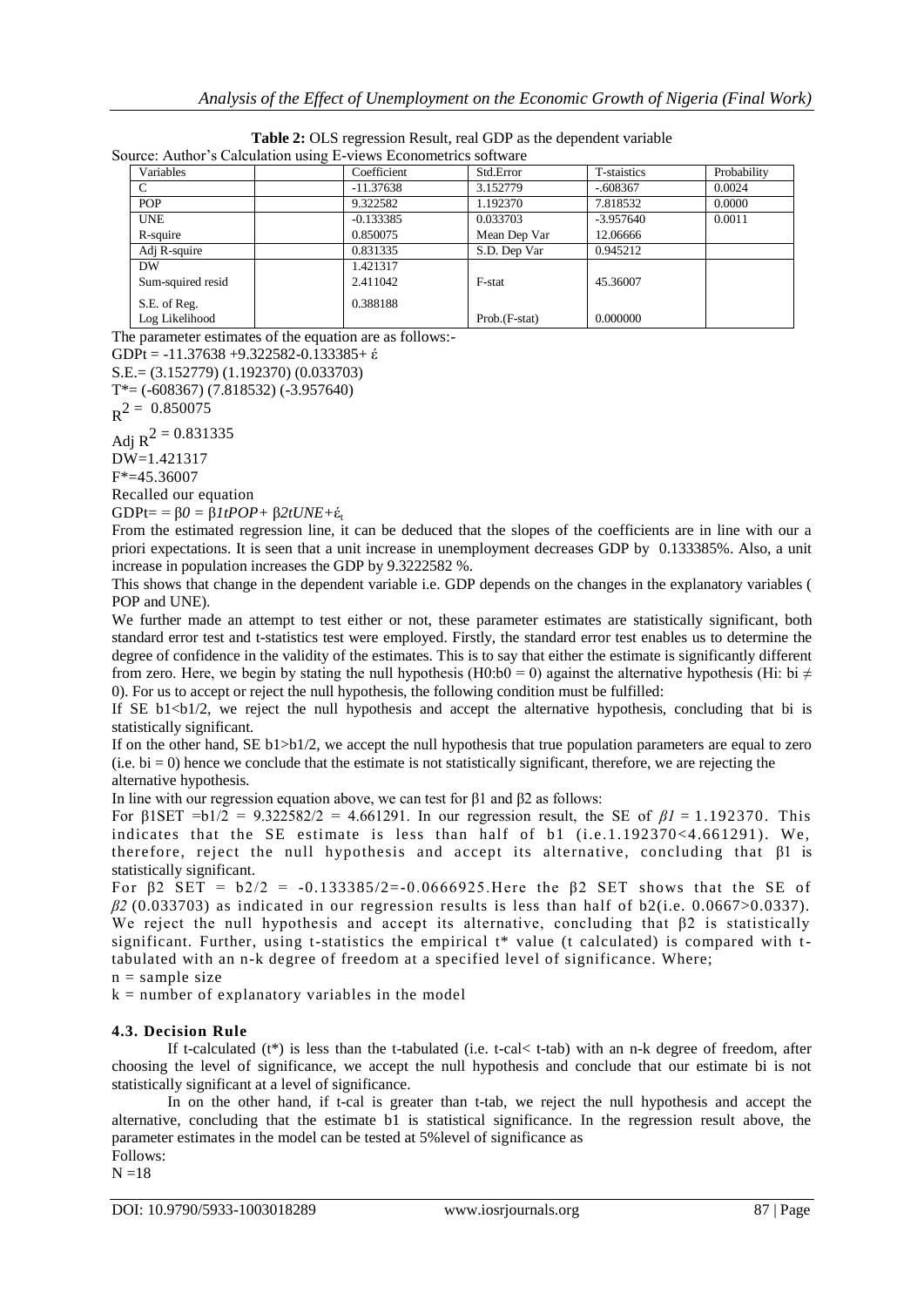# $K=2$

In view of this, therefore, the n-k degree of freedom

18-2 =16. The t-tab at 5% level of significance with 16 degrees of freedom is found to be 1.75. Given our null and alternative hypothesis as:

Ho:  $β1 = 0$ 

H1:  $\beta$ 1  $\neq$  0

The t-calculated value of β1 is given as -3.957640 from our regression result. This is greater than the tabulated value (i.e. 3.957640 > 1.75) when the negative sign is ignored. This makes us accept the alternative hypothesis (H1:  $\beta$ 1  $\neq$  0). Thus, we conclude that  $\beta$ 1 is statistically significant. This means that there is a negative relationship between unemployment and economic growth.

Durbin-Watson stat (DW) tests the serial correlation ship among the variables. The DW is equal to 1.421317. This means there is no existence of author correlation. This is because the DW is not above two (2).

For the  $F$  – statistics, we formulate our hypothesis as: -

Ho:  $β1 = 0$ 

H1:  $β1 ≠ 0$ 

In our calculation, the F-value is 45.36007 and F-tab value at 5% level of significance with  $v1=(k-1)=2-$ 1=1) and v2=N-K=18-2=16 degree of freedom as 6.23. Therefore, since  $F^*$ =45.36007, F-tab=6.23, we reject the null hypothesis and accept the alternative that:-not all the slopes coefficients are simultaneously zero. This implies that the difference between the mean is significant.

R2 measures the total variation of the explanatory variables on the explaining dependent. (i.e. changes in GDP). Our result shows that the R2 is equal to 0.850075 that is 85.0075% of the dependent variable (GDP) is explained by the change in unemployment and population growth rate in Nigeria "s economy within the period under review. While the remaining 14.9925% account for the error term  $(\mathcal{E})$ . This shows a robust "goodness of fit".

Adjusted R2 is the adjusted coefficient of the multiple determinations and from our result above, it shows that adj.R. is 0.831335. That is 83.1335% of the variation in the GDP is explained by variation in the independent variables while the remaining 16.8665% accounts for the stochastic error term  $(\mathcal{E})$ . The implication is that they help to explain the fact that explanatory variables included in the model account to a large extent for exchanges in the model.

| <b>Table3</b> Granger Causality Test |            |              |             |  |  |  |  |  |
|--------------------------------------|------------|--------------|-------------|--|--|--|--|--|
| Lag 4                                |            |              |             |  |  |  |  |  |
| Null Hypothesis                      | <b>OBS</b> | F-statistics | Probability |  |  |  |  |  |
| UNE does not Granger cause LOGGDP    | 15         | 4.07862      | 0.0621      |  |  |  |  |  |
| LOGGDP does not Granger Cause UNE    |            | 0.99668      | 0.4766      |  |  |  |  |  |

Source: Author's computation from E-Views econometrics software

The Granger causality test from table 3 above shows the direction of causality between variables used. The result shows the absence of causality between UNEMP and GDP. This is in tandem with Okun"s law (1962) which stated that each additional 1% of unemployment translated into a loss of 3% in real output.

#### **4.3. Discussions and Findings**

The Granger causality test from table 3 above shows the direction of causality between variables used. The result shows the absence of causality between UNEMP and GDP. This is in tandem with Okun"s law (1962) which stated that each additional 1% of unemployment translated into a loss of 3% in real output. The main objective of the study was to investigate the impact of unemployment on economic growth, using data for the period 1999-2017, in Nigeria. The study discussed the Okun"s law theories and it considered the Okun"s difference type model as the relevant theory in explaining the impact of unemployment on economic growth. In view of that, the study applied the ordinary least squire (OLS), Granger causality test to determine the directions among the variables. The results from the OLS test approach reveal that there is a relationship between economic growth and unemployment in Nigeria.

The findings have shown that there is a negative and insignificant relationship between unemployment and economic growth. In light of this, economic interpretation can be made. The negative relationship that exists between unemployment and GDP implies that for any increase in the rate of unemployment there is an economic loss in terms of total output that unemployed could have produced if employed. It, therefore, follows that unemployment is a phenomenon that affects the overall performance of the economy. In this case, policy prescription for increasing GDP should definitely include in curtailing unemployment level. Based on our findings, any 1% increase in unemployment will result in a decrease in GDP by 0.133385% with regard to the negative relationship, the result conforms to the Okun"s theory.